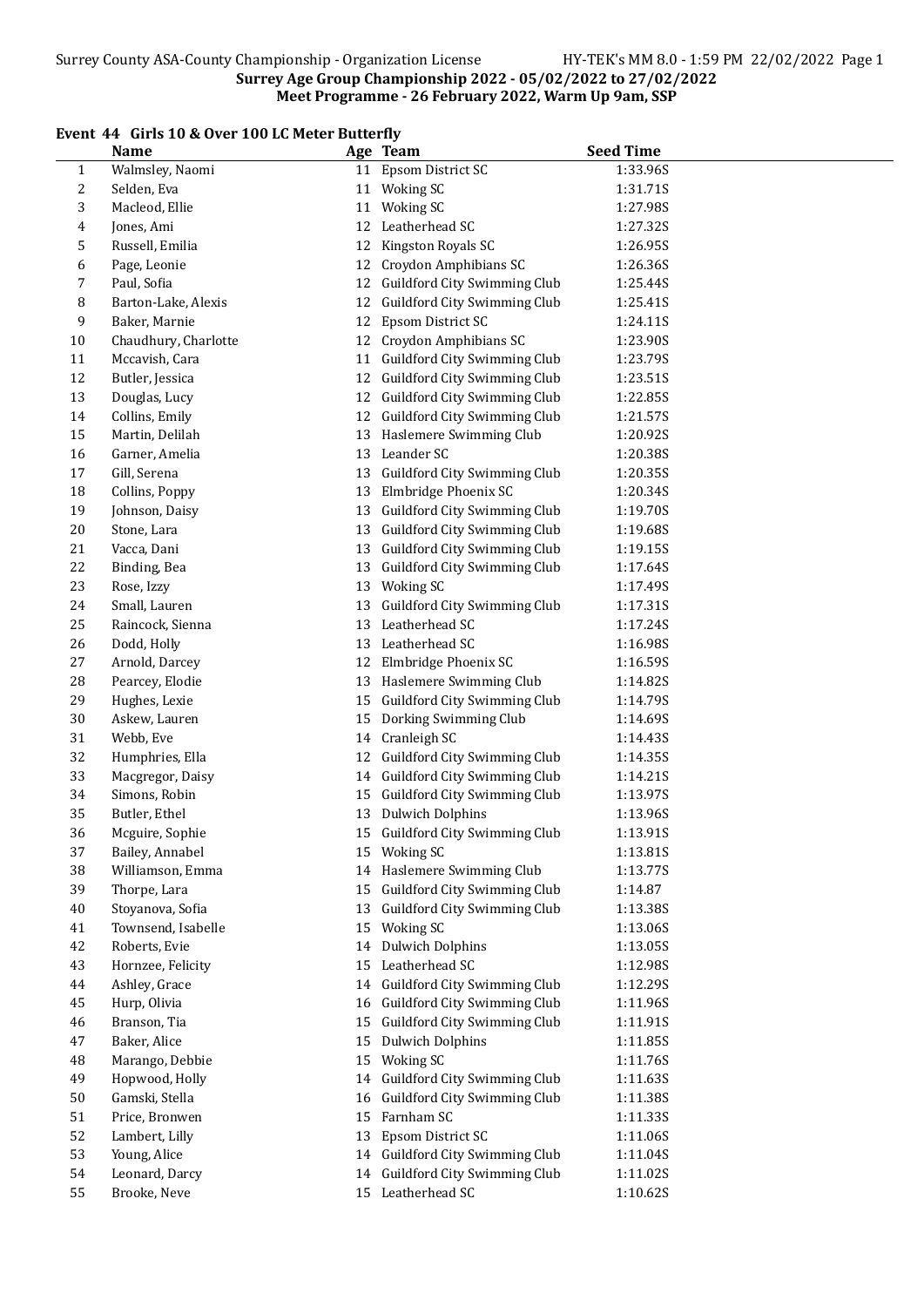#### Event 44 ... (Girls 10 & Over 100 LC Meter Butterfly)

| 56 | Tanaka, Mana        |    | 15 Woking SC                         | 1:10.60S |
|----|---------------------|----|--------------------------------------|----------|
| 57 | Pearce, Niamh       |    | 15 Guildford City Swimming Club      | 1:10.54S |
| 58 | Shaw, Amelie        | 15 | Guildford City Swimming Club         | 1:10.50S |
| 59 | Garner, Bea         |    | 16 Leander SC                        | 1:10.36S |
| 60 | Williams, Olivia    |    | 16 Guildford City Swimming Club      | 1:10.02S |
| 61 | Hemmings, Ellie     |    | 16 Epsom District SC                 | 1:09.90S |
| 62 | Watanabe, Emi       |    | 15 Redhill & Reigate SC              | 1:09.81S |
| 63 | Barker, Ella        |    | 17 Guildford City Swimming Club      | 1:09.44S |
| 64 | Irwin, Alicia       |    | 14 Guildford City Swimming Club      | 1:09.34S |
| 65 | Littlemore, Tilda   |    | 17 Barnes SC                         | 1:09.24S |
| 66 | Sheppard, Scarlett  |    | 12 Guildford City Swimming Club      | 1:09.21S |
| 67 | Lawrence, Poppy     |    | 15 Epsom District SC                 | 1:09.15S |
| 68 | Hill, Olivia        |    | 16 Wandsworth SC                     | 1:08.97S |
| 69 | To, Jessica         |    | 16 Leander SC                        | 1:08.96S |
| 70 | Monks, Claudia      | 17 | Guildford City Swimming Club         | 1:08.81S |
| 71 | Mujer, Maegan       | 17 | Sutton & Cheam SC                    | 1:08.65S |
| 72 | Doring, Lucy        |    | 16 Dulwich Dolphins                  | 1:08.43S |
| 73 | Allatt-File, Emma   |    | 16 Guildford City Swimming Club      | 1:08.40S |
| 74 | Ladell, Maddie      |    | 17 Epsom District SC                 | 1:08.31S |
| 75 | Herd, Ruby          |    | 17 Guildford City Swimming Club      | 1:08.26S |
| 76 | Duetoft, Isabel     |    | 15 Leatherhead SC                    | 1:08.06S |
| 77 | Elford, Abi         |    | 14 Woking SC                         | 1:08.06S |
| 78 | Ryan, Zoe           |    | 17 Guildford City Swimming Club      | 1:08.03S |
| 79 | Knight, Nancy       |    | 15 Guildford City Swimming Club      | 1:07.78S |
| 80 | Howarth, Eloise     |    | 15 Epsom District SC                 | 1:07.70S |
| 81 | Sim, Scarlett       |    | 14 Guildford City Swimming Club      | 1:07.63S |
| 82 | Bridge, Elsa        |    | 15 Dulwich Dolphins                  | 1:07.63S |
| 83 | Cipolletta, Louisa  |    | 15 Elmbridge Phoenix SC              | 1:07.44S |
| 84 | Knocker, Sophie     |    | 15 Leatherhead SC                    | 1:07.04S |
| 85 | Fente-Damers, Sara  | 17 | Elmbridge Phoenix SC                 | 1:06.99S |
| 86 | Hasselwander, Niamh | 15 | Epsom District SC                    | 1:06.97S |
| 87 | Eardley, Elena      | 16 | Guildford City Swimming Club         | 1:06.36S |
| 88 | Jackson, Sophia     | 18 | Sutton & Cheam SC                    | 1:06.16S |
| 89 | Dill, Drew          | 20 | <b>University of Surrey Swimming</b> | 1:06.09S |
| 90 | Barras, Lauren      |    | 16 Leatherhead SC                    | 1:05.94S |
| 91 | Pflug, Violetta     |    | 14 Guildford City Swimming Club      | 1:05.88S |
| 92 | Roberts, Lottie     |    | 15 Guildford City Swimming Club      | 1:05.75S |
| 93 | Mccall, Chloe       |    | 16 Kingston Royals SC                | 1:05.48S |
| 94 | King, Sophie        | 16 | <b>Woking SC</b>                     | 1:04.77S |
| 95 | Flower, Leila       | 18 | Leatherhead SC                       | 1:04.71S |
| 96 | Moores, Charlotte   | 19 | Guildford City Swimming Club         | 1:04.57S |
| 97 | Pilgrim, Annabel    | 16 | Elmbridge Phoenix SC                 | 1:04.53S |
| 98 | Harris, Libby       | 18 | Leatherhead SC                       | 1:04.01S |
| 99 | Thornton, Maisie    | 19 | University of Surrey Swimming        | 1:02.56  |

# Event 45 Boys 10 & Over 100 LC Meter Backstroke

|    | <b>Name</b>         |    | Age Team                        | <b>Seed Time</b> |
|----|---------------------|----|---------------------------------|------------------|
| 1  | Kloes, Daniel       | 11 | Redhill & Reigate SC            | 1:27.84S         |
| 2  | Noel, Thomas        | 11 | Farnham SC                      | 1:27.78S         |
| 3  | Hutchinson, Joshua  | 11 | Woking SC                       | 1:26.24S         |
| 4  | Brown, Xander       | 11 | Farnham SC                      | 1:25.79S         |
| 5. | Brittz, Finn        | 11 | Elmbridge Phoenix SC            | 1:25.51S         |
| 6  | Khachaturyan, Alex  |    | 12 South Croydon SC             | 1:22.31S         |
|    | Burd, Alex          |    | 12 Sutton & Cheam SC            | 1:22.06S         |
| 8  | Browne, Frederick   |    | 12 Guildford City Swimming Club | 1:21.96S         |
| 9  | Bartlett, Sebastian |    | 12 Guildford City Swimming Club | 1:21.47S         |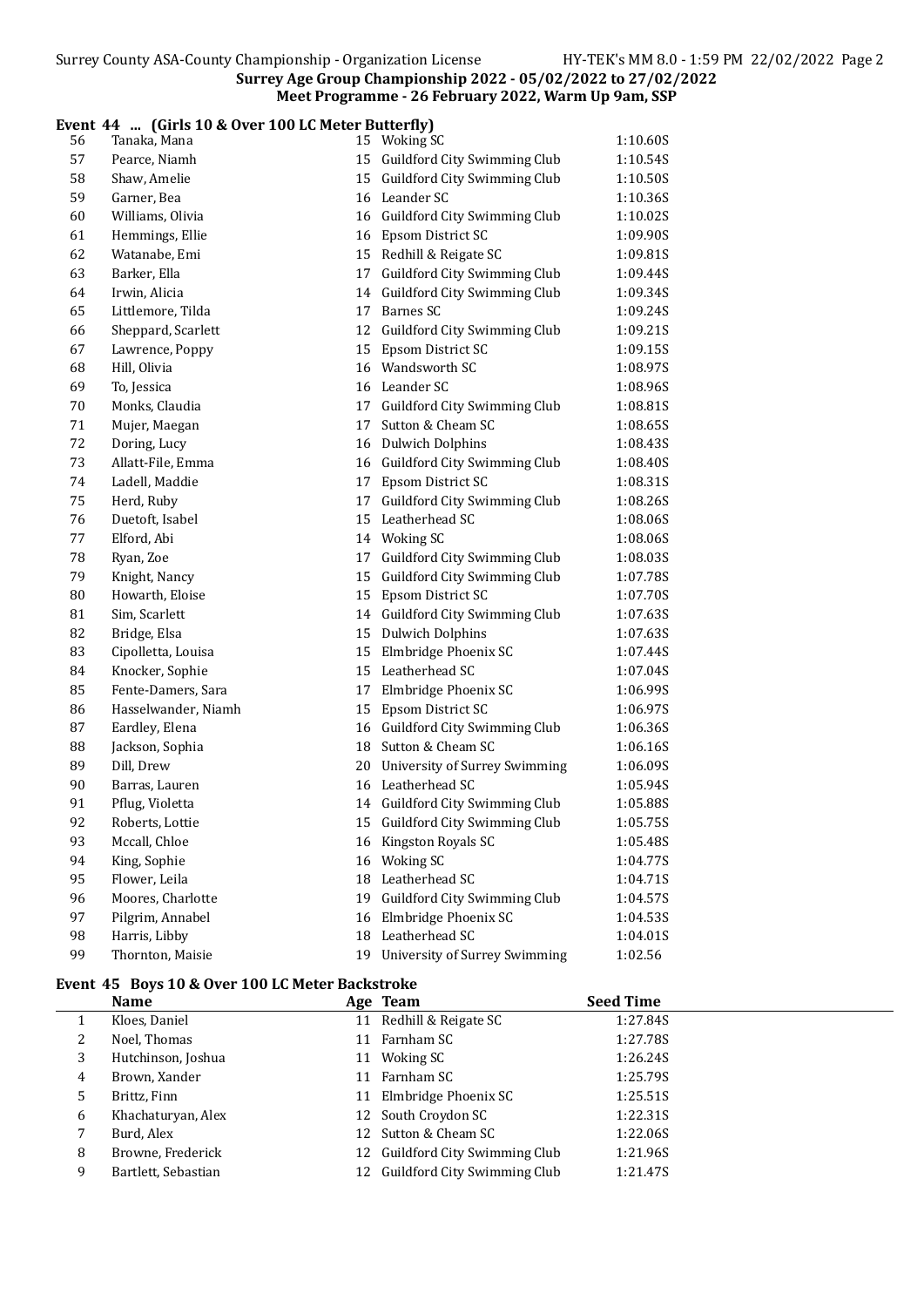## Event 45 ... (Boys 10 & Over 100 LC Meter Backstroke)

| 10     | Roul, Yash              |    | 12 Guildford City Swimming Club | 1:21.45S |
|--------|-------------------------|----|---------------------------------|----------|
| 11     | Young, Alex             |    | 12 Leatherhead SC               | 1:21.29S |
| 12     | Turner, Ryan            |    | 12 Woking SC                    | 1:19.15S |
| 13     | Atti, Bastiano          | 13 | Wandsworth SC                   | 1:19.14S |
| 14     | Umotong, Daniel         | 13 | Kingston Royals SC              | 1:18.97S |
| 15     | Radford, Will           | 13 | Guildford City Swimming Club    | 1:18.96S |
| 16     | Robinson, Harry         | 12 | Kingston Royals SC              | 1:18.86S |
| 17     | Williamson, Sam         | 13 | <b>Dulwich Dolphins</b>         | 1:18.82S |
| 18     | Baramidze, Sandro       | 13 | Elmbridge Phoenix SC            | 1:18.47S |
| 19     | Rispin, Will            | 12 | Croydon Amphibians SC           | 1:18.46S |
| $20\,$ | Backshall, Jake         |    | 13 Wandsworth SC                | 1:18.43S |
| 21     | Payton, Theo            |    | 13 Elmbridge Phoenix SC         | 1:17.76S |
| 22     | Goodbody, Charlie       |    | 13 Leander SC                   | 1:17.40S |
| 23     | Pane, James             |    | 13 Dulwich Dolphins             | 1:16.75S |
| 24     | Hill, Ernest            |    | 13 Wandsworth SC                | 1:16.59S |
| 25     | Van Maaren, Nathan      |    | 13 Epsom District SC            | 1:16.45S |
| 26     | Duetoft, Frederik       |    | 13 Leatherhead SC               | 1:16.24S |
| 27     | Burkill, Joshua         |    | 13 Sutton & Cheam SC            | 1:15.76S |
| 28     | Raga, Elijah            |    | 13 Dulwich Dolphins             | 1:15.00S |
| 29     | Fente-Damers, Victor    |    | 13 Elmbridge Phoenix SC         | 1:14.08S |
| 30     | Handley, Oliver         |    | 14 Croydon Amphibians SC        | 1:13.64S |
| 31     | Daffey, Anderson        |    | 14 Barnes SC                    | 1:13.64S |
| 32     | Whyte, Angus            |    | 14 Leatherhead SC               | 1:13.29S |
| 33     | Henwood, Edward         |    | 13 Wandsworth SC                | 1:13.20S |
| 34     | Freemantle, Oliver      |    | 14 Guildford City Swimming Club | 1:12.72S |
| 35     | Turner, Daniel          |    | 14 Woking SC                    | 1:12.20S |
| 36     | Blackburn, Xavier       |    | 14 Dulwich Dolphins             | 1:12.20S |
| 37     | Daffey, Wilder          |    | 14 Barnes SC                    | 1:12.11S |
| 38     | Tedder, Sam             |    | 14 Guildford City Swimming Club | 1:12.07S |
| 39     | Tosch, Wolfgang         |    | 14 Guildford City Swimming Club | 1:11.84S |
| $40\,$ | Moore, Matthew          |    | 14 Leatherhead SC               | 1:11.74S |
| 41     | Linehan, Oliver         | 13 | Guildford City Swimming Club    | 1:11.56S |
| 42     | Melville, Thomas        | 13 | Guildford City Swimming Club    | 1:10.94S |
| 43     | Richardson, Finlay      | 13 | Guildford City Swimming Club    | 1:10.67S |
| 44     | Jones, William          |    | 14 Leatherhead SC               | 1:10.56S |
| 45     | Jennings, Joe           |    | 14 Leander SC                   | 1:10.46S |
| 46     | Fowler, George          |    | 15 Wey Valley SC                | 1:10.05S |
| 47     | Buchbinder, Jonas       |    | 15 Kingston Royals SC           | 1:10.05S |
| 48     | Tappin, Jamie           | 15 | Guildford City Swimming Club    | 1:09.71S |
| 49     | Williams, Thomas        | 15 | Guildford City Swimming Club    | 1:09.59S |
| 50     | Blackman, Harry         | 14 | Sutton & Cheam SC               | 1:09.57S |
| 51     | Januskevicius, Tauras   | 15 | Sutton & Cheam SC               | 1:09.47S |
| 52     | Davies, Morgan          | 14 | Guildford City Swimming Club    | 1:09.47S |
| 53     | Douglas, Fletcher       | 15 | Sutton & Cheam SC               | 1:09.46S |
| 54     | Myers, Lachlan          | 15 | Leander SC                      | 1:09.20S |
| 55     | Turner, Patrick         | 15 | Croydon Amphibians SC           | 1:08.86S |
| 56     | Williams, Thomas        | 15 | Dorking Swimming Club           | 1:08.76S |
| 57     | Buxton, Sam             | 14 | Guildford City Swimming Club    | 1:08.74S |
| 58     | Bourne-Waterhouse, Noah |    | 16 Leatherhead SC               | 1:08.72S |
| 59     | Antonelli, Matteo       |    | 14 Kingston Royals SC           | 1:08.40S |
| 60     | Moore, Luke             |    | 15 Leatherhead SC               | 1:08.285 |
| 61     | Robinson, Jack          |    | 14 Kingston Royals SC           | 1:08.22S |
| 62     | Parry, James            | 15 | Farnham SC                      | 1:07.68S |
| 63     | Thurlow, Sebastian      |    | 15 Dulwich Dolphins             | 1:07.58S |
| 64     | Bello, Aquiles          |    | 14 Elmbridge Phoenix SC         | 1:07.54S |
| 65     | Dolling, Josh           |    | 14 Croydon Amphibians SC        | 1:07.35S |
|        |                         |    |                                 |          |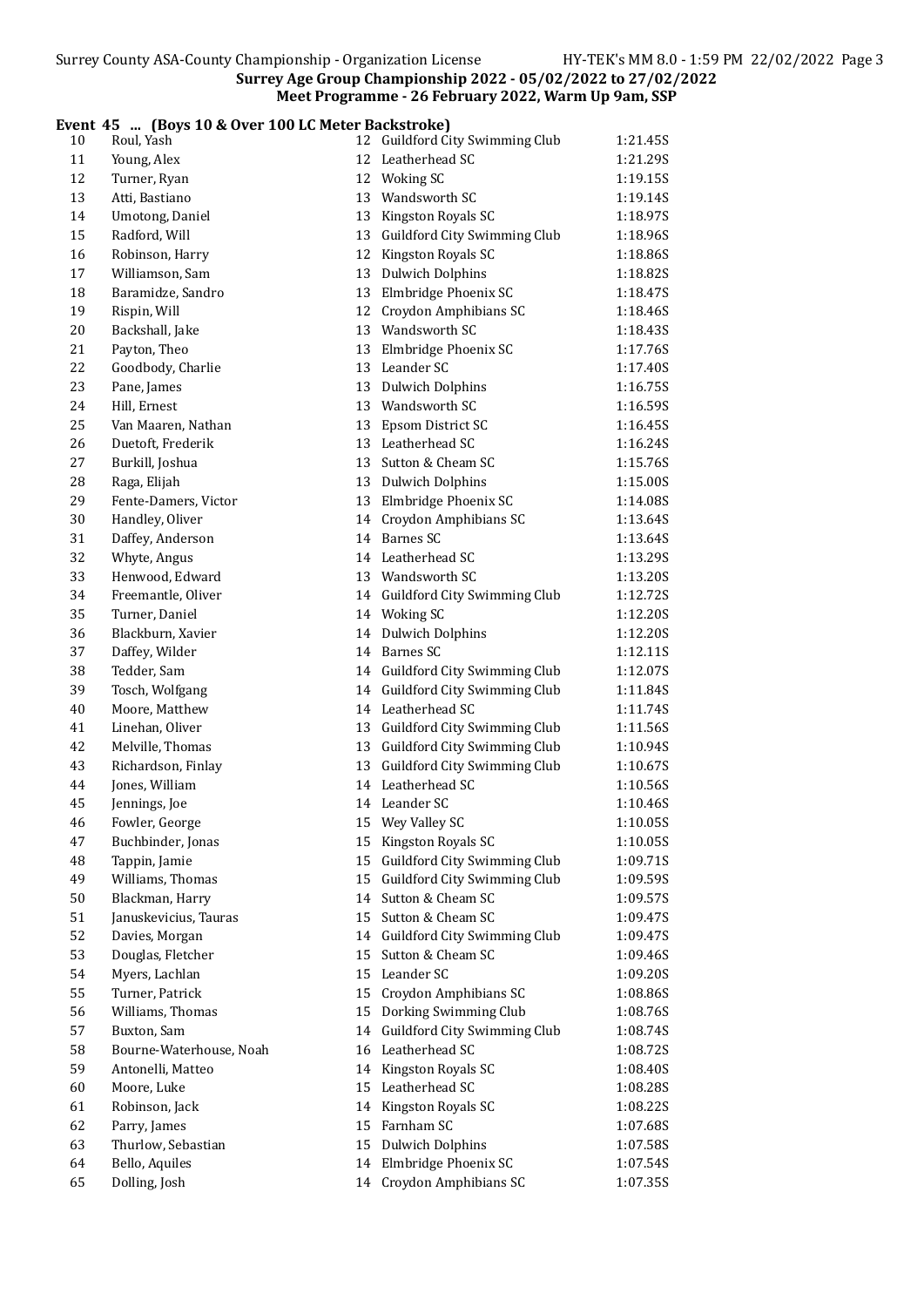## Event 45 ... (Boys 10 & Over 100 LC Meter Backstroke)

| 66     | Westley, Wilby           |    | 16 Haslemere Swimming Club           | 1:07.22S |  |
|--------|--------------------------|----|--------------------------------------|----------|--|
| 67     | Wey, Joe                 |    | 15 Guildford City Swimming Club      | 1:07.16S |  |
| 68     | Pettifer, Zak            |    | 16 Guildford City Swimming Club      | 1:07.13S |  |
| 69     | Parry-Fernandez, Javier  |    | 16 Guildford City Swimming Club      | 1:07.13S |  |
| $70\,$ | Jose, Brayden            |    | 16 Guildford City Swimming Club      | 1:06.98S |  |
| 71     | Ellender, Max            |    | 15 Dulwich Dolphins                  | 1:06.58S |  |
| 72     | Van Der Leest, Fredrick  |    | 16 Woking SC                         | 1:06.29S |  |
| 73     | Findell, Noah            | 16 | Croydon Amphibians SC                | 1:06.17S |  |
| 74     | Chaudhury, Harry         | 14 | Croydon Amphibians SC                | 1:06.05S |  |
| 75     | Whibberley, Vincent      |    | 16 Wey Valley SC                     | 1:05.77S |  |
| 76     | Abdulhafiz, Rami         |    | 15 Dulwich Dolphins                  | 1:05.23S |  |
| 77     | Kelly, Jacob             |    | 15 Guildford City Swimming Club      | 1:05.12S |  |
| 78     | Chilton, Christo         |    | 17 Dulwich Dolphins                  | 1:05.00S |  |
| 79     | Payton, Fin              |    | 16 Elmbridge Phoenix SC              | 1:04.75S |  |
| 80     | Wilson, Daniel           |    | 16 Guildford City Swimming Club      | 1:04.56S |  |
| 81     | Blanks, Baylan           |    | 15 Sutton & Cheam SC                 | 1:04.33S |  |
| 82     | King, Chris              |    | 16 Cranleigh SC                      | 1:04.17S |  |
| 83     | Readhead, Joseph         |    | 16 Guildford City Swimming Club      | 1:03.64S |  |
| 84     | Fente-Damers, Rafael     |    | 16 Elmbridge Phoenix SC              | 1:03.51S |  |
| 85     | Brockdorff, Felix        |    | 16 Guildford City Swimming Club      | 1:03.42S |  |
| 86     | Ottey, Benjamin          |    | 16 Guildford City Swimming Club      | 1:03.31S |  |
| 87     | Fallon, Daniel           |    | 17 Epsom District SC                 | 1:03.19S |  |
| 88     | Cook, Alex               |    | 17 Godalming ASC                     | 1:03.00S |  |
| 89     | Wrzesinski, Alex         |    | 16 Guildford City Swimming Club      | 1:02.77S |  |
| 90     | Reeve, Nathaniel         |    | 16 Woking SC                         | 1:02.58S |  |
| 91     | Gayle, Christian         |    | 15 Guildford City Swimming Club      | 1:02.08S |  |
| 92     | Shearer, Rohan           |    | 16 Elmbridge Phoenix SC              | 1:02.05S |  |
| 93     | Christie, Justin         |    | 16 Leatherhead SC                    | 1:02.04S |  |
| 94     | Hazelwood, Turner        |    | 18 Dulwich Dolphins                  | 1:01.96S |  |
| 95     | Georgescu-Spiers, Calvin |    | 16 Godalming ASC                     | 1:01.93S |  |
| 96     | Irvine, William          | 17 | Sutton & Cheam SC                    | 1:01.48S |  |
| 97     | Young, Michael           | 18 | Guildford City Swimming Club         | 1:01.32S |  |
| 98     | Palmer, Noah             | 16 | Leatherhead SC                       | 1:01.18S |  |
| 99     | Brett, Andrew            | 16 | Guildford City Swimming Club         | 1:00.80S |  |
| 100    | Orpin, Aidan             |    | 14 Sutton & Cheam SC                 | 1:00.72S |  |
| 101    | Palmer, Jacob            |    | 16 Leatherhead SC                    | 1:00.04S |  |
| 102    | Penney, Rohan            |    | 21 University of Surrey Swimming     | 59.44S   |  |
| 103    | Wimble, Callum           |    | 19 Guildford City Swimming Club      | 59.10S   |  |
| 104    | Mccleave, Nathan         | 21 | Redhill & Reigate SC                 | 1:00.07  |  |
| 105    | Morgan, Dominic          | 17 | Leatherhead SC                       | 58.46S   |  |
| 106    | Davies, Joseph           | 19 | <b>University of Surrey Swimming</b> | 58.80    |  |
| 107    | Bartley, Joseph          | 18 | Sutton & Cheam SC                    | 57.58S   |  |
| 108    | Duetoft, Christian       | 17 | Leatherhead SC                       | 56.10S   |  |
| 109    | Van Der Leest, Hendrik   | 18 | <b>Woking SC</b>                     | 56.04S   |  |
| 110    | Taylor, Matthew          | 19 | Guildford City Swimming Club         | 55.61S   |  |
| 111    | Stewart, Toby            | 19 | Guildford City Swimming Club         | 55.04S   |  |

#### Event 46 Girls 10 & Over 200 LC Meter IM

|   | <b>Name</b>          |    | Age Team                        | <b>Seed Time</b> |
|---|----------------------|----|---------------------------------|------------------|
|   | Trevor, Caitlin SM14 |    | 19 Kingston Royals SC           | 4:18.93          |
| 4 | Coletta, Aila        |    | 10 Guildford City Swimming Club | 3:09.40S         |
| 3 | Hagberg, Olivia      |    | 10 Guildford City Swimming Club | 3:09.06S         |
| 4 | Glynn-Jones, Manon   |    | 11 Guildford City Swimming Club | 3:05.79S         |
|   | Macleod, Ellie       | 11 | Woking SC                       | 2:59.54S         |
| 6 | Butler, Jessica      |    | 12 Guildford City Swimming Club | 2:59.00S         |
|   | Douglas, Lucy        |    | 12 Guildford City Swimming Club | 2:58.04S         |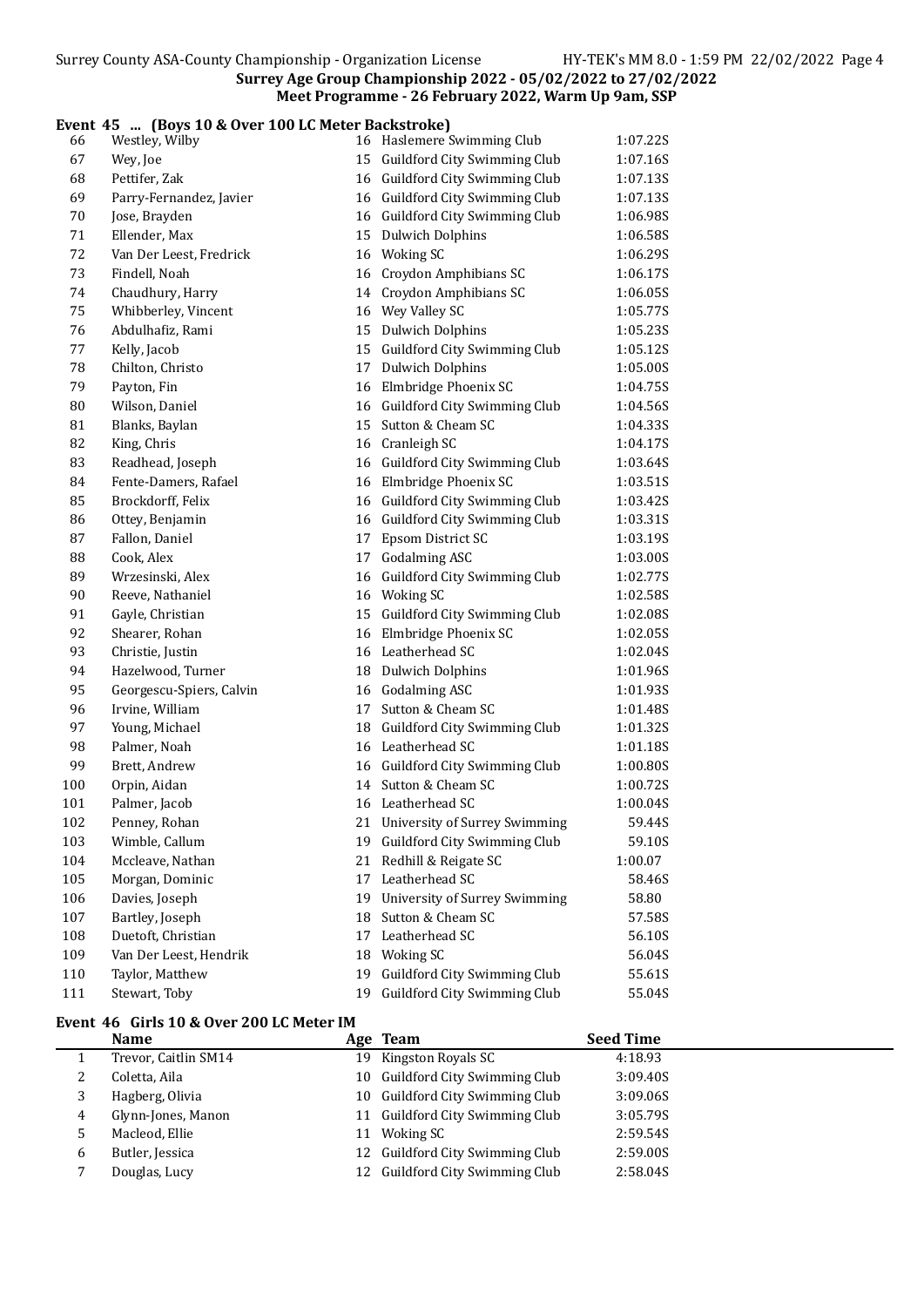# **Event 46 ... (Girls 10 & Over 200 LC Meter IM)**<br>8 Mccavish, Cara 11 Gi

| 8  | Mccavish, Cara       |    | 11 Guildford City Swimming Club | 2:57.32S |
|----|----------------------|----|---------------------------------|----------|
| 9  | Kwong, Zoe           |    | 12 Guildford City Swimming Club | 2:56.76S |
| 10 | Chaudhury, Charlotte |    | 12 Croydon Amphibians SC        | 2:55.62S |
| 11 | Wheeler, Lucy        |    | 12 Woking SC                    | 2:55.57S |
| 12 | Herman, Tabby        |    | 12 Leatherhead SC               | 2:55.36S |
| 13 | Paul, Sofia          |    | 12 Guildford City Swimming Club | 2:54.77S |
| 14 | Russell, Emilia      |    | 12 Kingston Royals SC           | 2:53.05S |
| 15 | Jones, Ami           |    | 12 Leatherhead SC               | 2:52.34S |
| 16 | Stone, Lara          |    | 13 Guildford City Swimming Club | 2:47.74S |
| 17 | Johnson, Daisy       |    | 13 Guildford City Swimming Club | 2:47.57S |
| 18 | Silano, Ella         |    | 12 Haslemere Swimming Club      | 2:47.11S |
| 19 | Martin, Delilah      |    | 13 Haslemere Swimming Club      | 2:49.89  |
| 20 | Collins, Emily       |    | 12 Guildford City Swimming Club | 2:46.22S |
| 21 | Pye, Hannah          |    | 13 Guildford City Swimming Club | 2:46.03S |
| 22 | Ottey, Jessica       |    | 13 Guildford City Swimming Club | 2:45.89S |
| 23 | Butler, Ethel        |    | 13 Dulwich Dolphins             | 2:45.84S |
| 24 | Lambert, Lilly       |    | 13 Epsom District SC            | 2:45.19S |
| 25 | Humphries, Ella      |    | 12 Guildford City Swimming Club | 2:44.34S |
| 26 | Dodd, Holly          |    | 13 Leatherhead SC               | 2:42.735 |
| 27 | Small, Lauren        |    | 13 Guildford City Swimming Club | 2:42.47S |
| 28 | Arnold, Darcey       |    | 12 Elmbridge Phoenix SC         | 2:41.49S |
| 29 | Pearcey, Elodie      |    | 13 Haslemere Swimming Club      | 2:41.00S |
| 30 | Stoyanova, Sofia     |    | 13 Guildford City Swimming Club | 2:40.74S |
| 31 | Ince, Isla           |    | 13 Guildford City Swimming Club | 2:40.26S |
| 32 | Sheppard, Scarlett   |    | 12 Guildford City Swimming Club | 2:40.00S |
| 33 | Thorpe, Lara         |    | 15 Guildford City Swimming Club | 2:39.94S |
| 34 | Elford, Abi          |    | 14 Woking SC                    | 2:39.75S |
| 35 | Askew, Lauren        |    | 15 Dorking Swimming Club        | 2:39.63S |
| 36 | Tanaka, Mana         |    | 15 Woking SC                    | 2:39.58S |
| 37 | Macgregor, Daisy     |    | 14 Guildford City Swimming Club | 2:38.88S |
| 38 | Watanabe, Emi        |    | 15 Redhill & Reigate SC         | 2:38.88S |
| 39 | Reilly, Siena        |    | 14 Cranleigh SC                 | 2:38.68S |
| 40 | Roberts, Lottie      |    | 15 Guildford City Swimming Club | 2:41.28  |
| 41 | Simons, Robin        |    | 15 Guildford City Swimming Club | 2:37.66S |
| 42 | Gale, Tegan          |    | 14 Woking SC                    | 2:37.29S |
| 43 | Pearce, Niamh        |    | 15 Guildford City Swimming Club | 2:37.10S |
| 44 | Kelly, Ava           |    | 16 Croydon Amphibians SC        | 2:36.78S |
| 45 | Hagberg, Emma        |    | 14 Guildford City Swimming Club | 2:36.60S |
| 46 | Milner, Emily        |    | 14 Guildford City Swimming Club | 2:36.53S |
| 47 | Shaw, Amelie         |    | 15 Guildford City Swimming Club | 2:36.52S |
| 48 | Taylor, Lexi         |    | 13 Guildford City Swimming Club | 2:36.41S |
| 49 | Mcguire, Sophie      |    | 15 Guildford City Swimming Club | 2:36.36S |
| 50 | Dizdarevic, Sandi    |    | 16 Dulwich Dolphins             | 2:36.00S |
| 51 | Gamski, Stella       |    | 16 Guildford City Swimming Club | 2:35.48S |
| 52 | Stone, Indigo        |    | 15 Dulwich Dolphins             | 2:35.10S |
| 53 | Muller, Kara         |    | 16 Guildford City Swimming Club | 2:35.04S |
| 54 | Emment, Madison      |    | 15 Guildford City Swimming Club | 2:34.90S |
| 55 | Dash, Isabella       |    | 16 Guildford City Swimming Club | 2:34.59S |
| 56 | Smith, Katie         |    | 16 Guildford City Swimming Club | 2:34.31S |
| 57 | Hill, Olivia         |    | 16 Wandsworth SC                | 2:34.30S |
| 58 | Sim, Scarlett        |    | 14 Guildford City Swimming Club | 2:34.25S |
| 59 | Herd, Ruby           |    | 17 Guildford City Swimming Club | 2:33.78S |
| 60 | Monks, Claudia       |    | 17 Guildford City Swimming Club | 2:33.67S |
| 61 | Eardley, Elizabeth   |    | 18 Guildford City Swimming Club | 2:33.57S |
| 62 | Barker, Ella         |    | 17 Guildford City Swimming Club | 2:33.30S |
| 63 | Mortimer, Connie     | 17 | Guildford City Swimming Club    | 2:33.27S |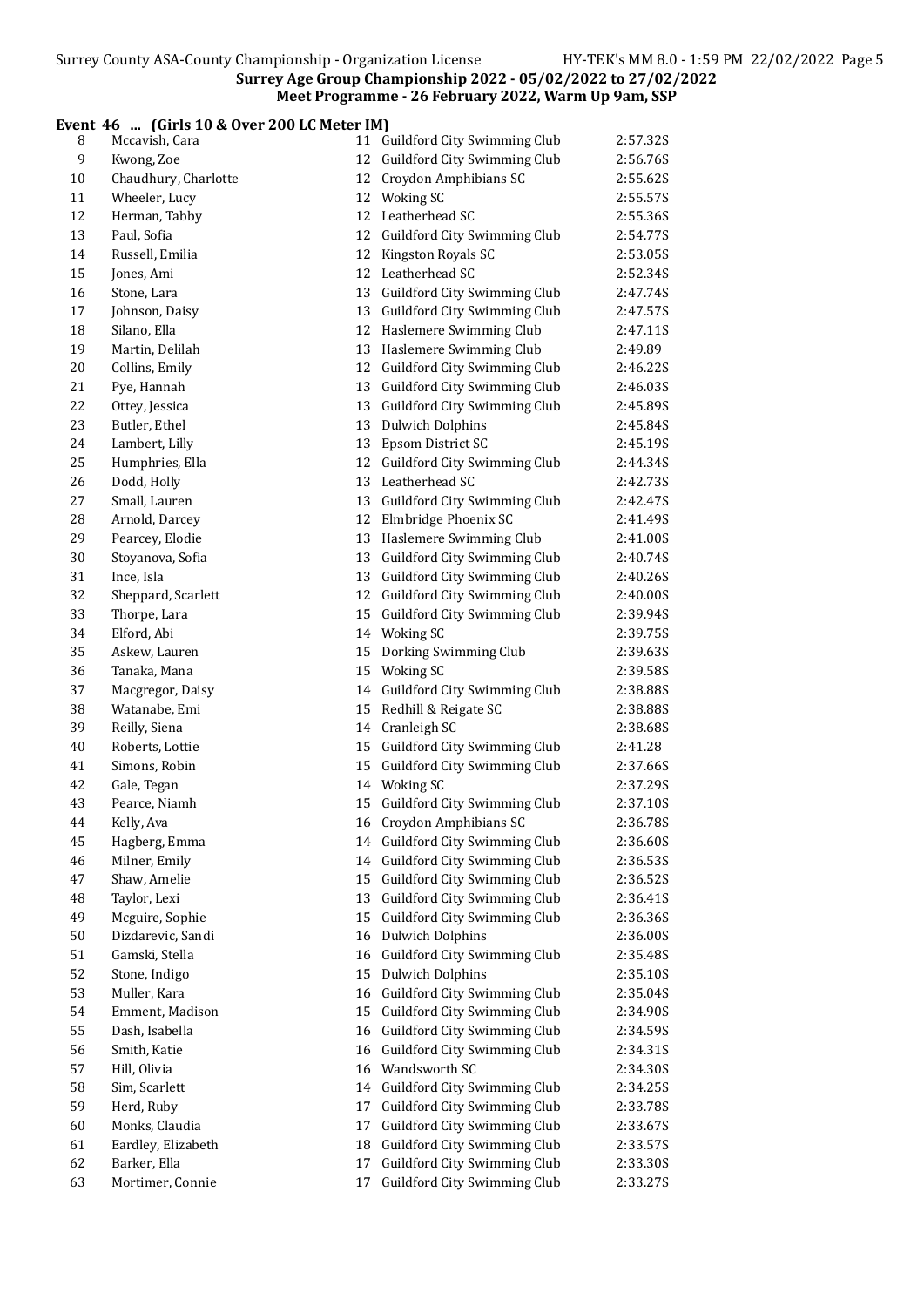## Event 46 ... (Girls 10 & Over 200 LC Meter IM)

| 64 | Kinsler, Teddy         |    | 18 Dulwich Dolphins                  | 2:35.99  |
|----|------------------------|----|--------------------------------------|----------|
| 65 | Ashley, Grace          |    | 14 Guildford City Swimming Club      | 2:32.91S |
| 66 | Duetoft, Isabel        | 15 | Leatherhead SC                       | 2:32.49S |
| 67 | Stewart, Ruby          | 15 | Guildford City Swimming Club         | 2:32.29S |
| 68 | Leonard, Darcy         | 14 | Guildford City Swimming Club         | 2:32.29S |
| 69 | Blair, Tay             | 19 | Croydon Amphibians SC                | 2:31.68S |
| 70 | Barras, Lauren         |    | 16 Leatherhead SC                    | 2:31.34S |
| 71 | Knight, Nancy          |    | 15 Guildford City Swimming Club      | 2:31.08S |
| 72 | Hurp, Olivia           | 16 | Guildford City Swimming Club         | 2:30.94S |
| 73 | Hasselwander, Niamh    | 15 | Epsom District SC                    | 2:30.91S |
| 74 | Branson, Tia           | 15 | Guildford City Swimming Club         | 2:30.79S |
| 75 | Whitaker, Bethany      | 18 | Guildford City Swimming Club         | 2:30.66S |
| 76 | Doring, Lucy           |    | 16 Dulwich Dolphins                  | 2:30.55S |
| 77 | Matthews, Tegan        |    | 14 Guildford City Swimming Club      | 2:29.62S |
| 78 | Mccall, Chloe          |    | 16 Kingston Royals SC                | 2:29.57S |
| 79 | Cope, Charlie          | 15 | Guildford City Swimming Club         | 2:29.30S |
| 80 | Howarth, Eloise        | 15 | Epsom District SC                    | 2:28.84S |
| 81 | Griffiths, Pearle      | 19 | Guildford City Swimming Club         | 2:28.06S |
| 82 | Eardley, Elena         |    | 16 Guildford City Swimming Club      | 2:27.32S |
| 83 | Young, Alice           |    | 14 Guildford City Swimming Club      | 2:26.69S |
| 84 | Harris, Libby          |    | 18 Leatherhead SC                    | 2:26.57S |
| 85 | Allatt-File, Emma      |    | 16 Guildford City Swimming Club      | 2:26.30S |
| 86 | Hopwood, Holly         | 14 | Guildford City Swimming Club         | 2:26.23S |
| 87 | Fente-Damers, Sara     | 17 | Elmbridge Phoenix SC                 | 2:26.13S |
| 88 | Proctor, Lola          | 18 | Sutton & Cheam SC                    | 2:25.33S |
| 89 | Ryan, Zoe              | 17 | Guildford City Swimming Club         | 2:24.25S |
| 90 | Harmer, Jess           | 15 | Guildford City Swimming Club         | 2:22.26S |
| 91 | Bowen, Rhiannon        | 21 | <b>University of Surrey Swimming</b> | 2:24.66  |
| 92 | King, Sophie           | 16 | Woking SC                            | 2:21.70S |
| 93 | Hansen-Hamilton, Tilly | 20 | Guildford City Swimming Club         | 2:18.15S |
| 94 | Davies, Amy            |    | 20 Sutton & Cheam SC                 | 2:17.27S |

# Event 47 Boys 10 & Over 200 LC Meter Butterfly

|              | <b>Name</b>        |    | Age Team                        | <b>Seed Time</b> |
|--------------|--------------------|----|---------------------------------|------------------|
| $\mathbf{1}$ | Wong, Cheuk        | 11 | Sutton & Cheam SC               | 3:47.67S         |
| 2            | Roul, Yash         | 12 | Guildford City Swimming Club    | 3:44.51S         |
| 3            | Reeve, Galahad     | 13 | Woking SC                       | 3:36.26S         |
| 4            | Van Zyl, Matthew   | 11 | Epsom District SC               | 3:32.13S         |
| 5            | Bansal, Rahul      | 12 | Wandsworth SC                   | 3:30.01S         |
| 6            | Dixon, Sam         | 12 | Epsom District SC               | 3:24.59S         |
| 7            | Hutchinson, Joshua | 11 | Woking SC                       | 3:22.76S         |
| 8            | Sorel, Teo         | 12 | Croydon Amphibians SC           | 3:21.10S         |
| 9            | Dyer, Oscar        | 11 | Elmbridge Phoenix SC            | 3:25.04          |
| 10           | Ciais, Xavier      | 13 | Kingston Royals SC              | 3:18.33S         |
| 11           | Brown, Hamish      | 13 | Farnham SC                      | 3:17.20S         |
| 12           | Truter, Neco       | 13 | Woking SC                       | 3:16.37S         |
| 13           | Ukeje, Ikenna      | 12 | SouthWest LondonFin SC          | 3:15.23S         |
| 14           | Byatt, Thomas      | 13 | Leander SC                      | 3:14.12S         |
| 15           | Tough, Arthur      | 13 | Haslemere Swimming Club         | 3:11.39S         |
| 16           | Ukeje, Elendu      | 13 | SouthWest LondonFin SC          | 3:04.78S         |
| 17           | Turner, Daniel     | 14 | Woking SC                       | 3:04.46S         |
| 18           | Drew, Luke         | 14 | Guildford City Swimming Club    | 3:04.37S         |
| 19           | Van Maaren, Nathan | 13 | Epsom District SC               | 3:03.05S         |
| 20           | Hill, Ernest       | 13 | Wandsworth SC                   | 3:02.61S         |
| 21           | Russo, Flavio      | 14 | Guildford City Swimming Club    | 3:01.79S         |
| 22           | Melville, Thomas   |    | 13 Guildford City Swimming Club | 3:00.32S         |